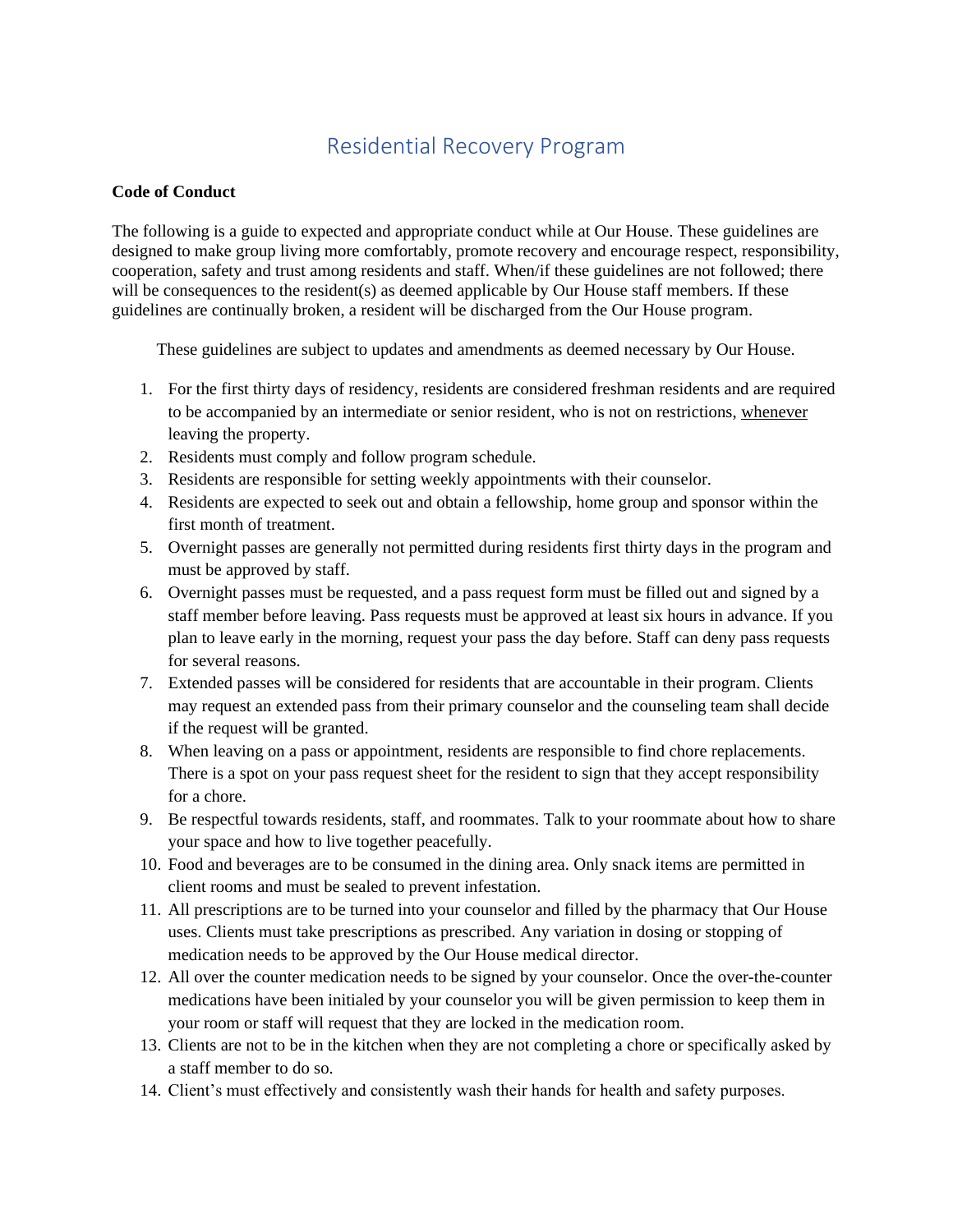- 15. During mealtimes clients are to abide by the guidelines for portions written on the board by the steam tables. This ensures all resident will have a meal.
- 16. Residents are not to wear headphones in the kitchen as this compromise's safety. For safety reasons please knock and announce when you are coming into the kitchen.
- 17. Do not bring hand or power tools to Our House.
- 18. Residents are responsible for good personal hygiene and are responsible for the cleanliness of their personal living area. Appropriate mechanisms must be used to minimize unpleasant odors in personal living areas, and common areas.
- 19. Residents must clean up after themselves in the common areas, bathrooms, and TV rooms and are required to assist in the maintenance and cleanliness of Our House.
- 20. Chores are to be completed before leaving the premises. All chores commence at the specific times indicated on the chore list and are to be done fully to completion.
- 21. Residents are responsible for their own laundry, are to launder their clothing and bed linens weekly, and will follow the posted schedule. Shoes are not to be washed in the laundry machines at any time and there is to be no overloading of the machines, or extra laundry soap added, as this damages the machines. Residents are to follow the specific manufacturer's instructions for amount of soap to be added per load.
- 22. Radios, lights, air conditioning and heat are to be turned off when room is not occupied.
- 23. Dress code in residence is as follows:
	- a. Wet or dirty footwear, work boots or any other heavy footwear must be removed at the boot rack. During inclement weather, and/or seasons, additional footwear is to be available and used.
	- b. Shoes, runners, or slippers must be worn outside of residents' rooms at all times.
	- c. Shorts or trousers must be worn outside of residents' rooms at all times.
	- d. Shirts must be worn at all times when on the south side of the main building and inside of the main building and group rooms.
	- e. Housecoats, pajamas, or bare feet are not allowed in the main building.
	- f. Hats, hoods, or sunglasses are not to be worn in the main building or group rooms at any time.
- 24. All residents are to sign in and out on the sign out sheet at the front counter whenever leaving or returning to the agency. There is to be no signing in or out for another resident. Residents are to also complete the destination portion of the sign out sheet whenever attending a one to one with their counselor during regular programming time or while attending the Life Skills and Understanding Anger components of the program.
- 25. Residents are to smoke in specific smoking areas and not within five meters of any entrance.
- 26. Fire and safety rules and regulations must be followed at all times. In the event of a fire (or fire drill) all residents and staff will to be directed to the east gate muster point and roll call will be taken by staff or in the absence of staff by Resident Security. Evacuation diagrams are located on the back of each resident room door. Do not remove/tamper with the diagrams.
- 27. Residents are not to talk or text on their phones during programming. Phones will be taken away from 8am-4pm for one week if used during programming. The second offence will result in 2 weeks.
- 28. Monday through Thursday televisions in the main building are to be turned off between 8:45 and 4:00pm. Fridays 8:45-2:00pm.
- 29. Residents are not to enter other resident's rooms without a direct invitation from that resident. Residents are to lock their doors to their rooms when they are not present.
- 30. Foul language and swearing is discouraged.